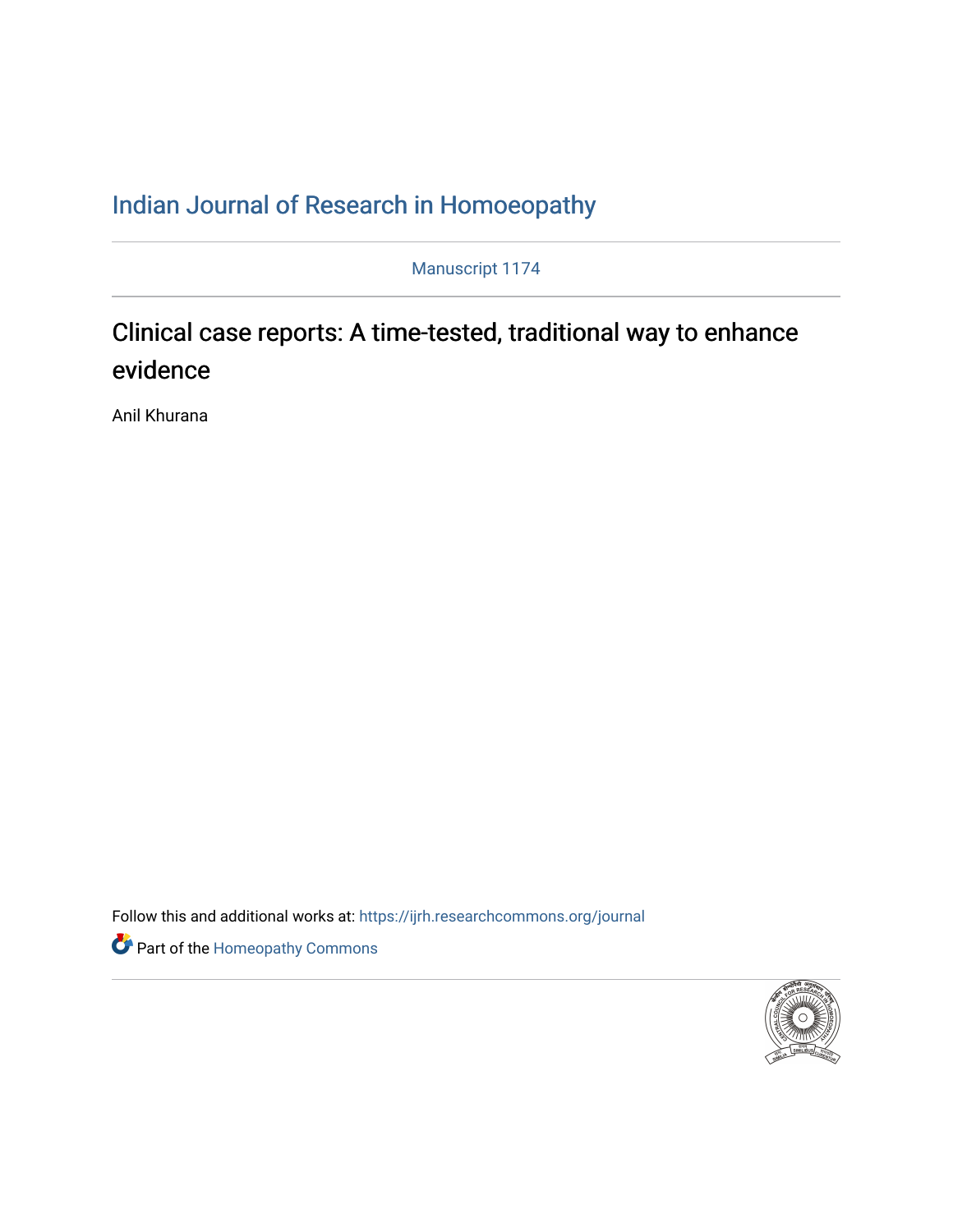Clinical case reports: A time-tested, traditional way to enhance evidence

Abstract

-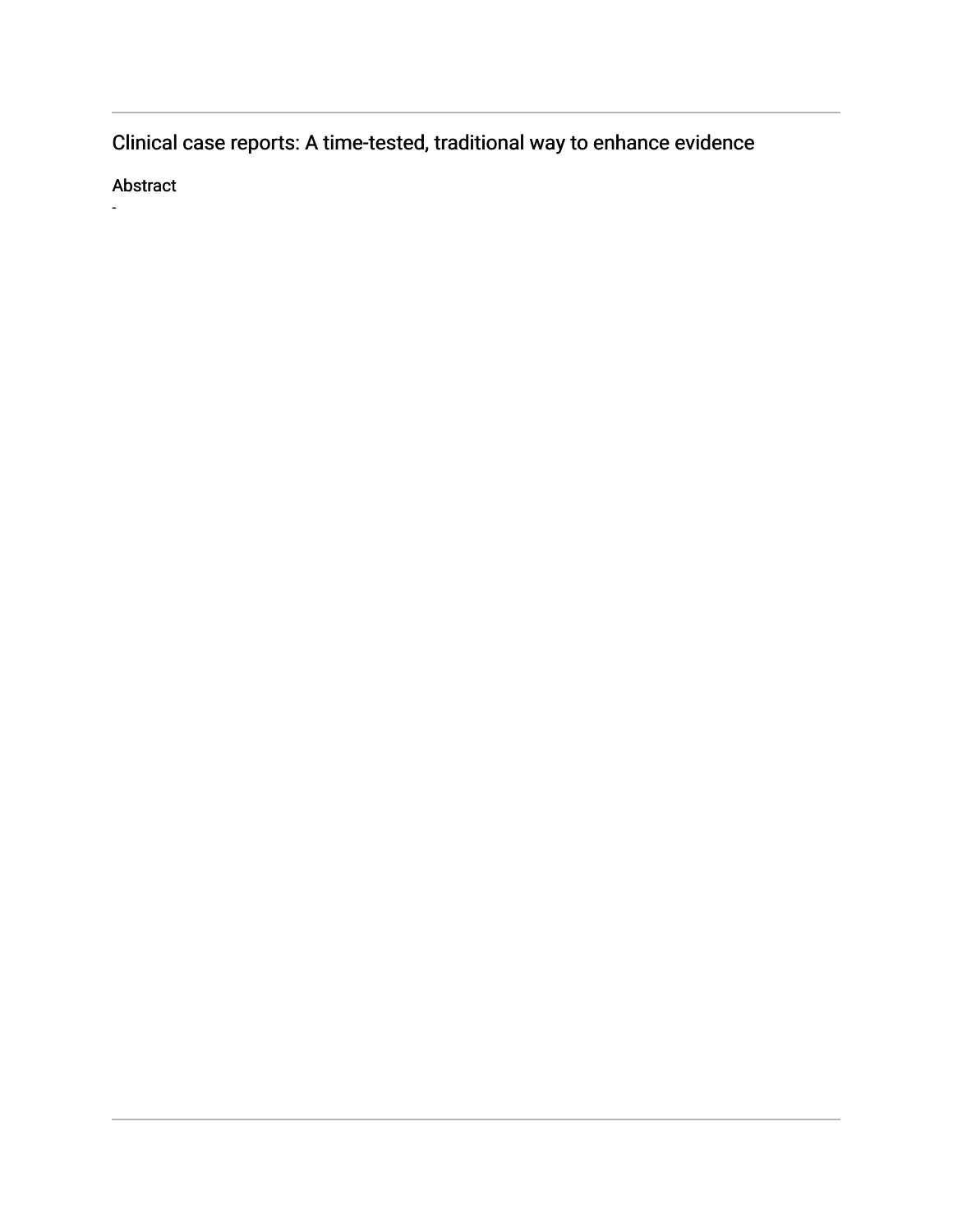# **Clinical case reports: A time-tested, traditional way to enhance evidence**

*'The individualising examination of a case of disease… demands of the physician nothing but freedom from prejudice and sound senses, attention to observing and fidelity in tracing the picture of the disease.' ~Samuel Hahnemann, ф* 83

Dr Hahnemann, in his 'Organon of Medicine,' aphorisms 83–104, has given valuable instructions regarding the methods of case taking. Case reports have been an old, time-tested way to record a clinical achievement scientifically. As we approach the 267<sup>th</sup> birth anniversary of Dr Samuel Hahnemann, it is only appropriate that we mull over the relevance of documenting our cases in today's time.

Every well-documented case is a treasure in itself. And yet, ever since the advent of research in medicine, newer and more credible ways of building evidence in clinical methods have come to the fore – be these systematic reviews, randomised controlled trials or non-randomised, open-label studies. Research makes any system, concept or even an approach to treatment plausible, rational and, therefore, acceptable. The levels of evidence these designs provide are unparalleled in their own ways. Case reports are but considered only at Level 4 in the pyramid of evidencebased practice.[1] Does that mean one should stop reporting cases? Most certainly, that's not so. The relevance of case studies does not get outdated, no matter the era of science.

If fact, in some instances, it is only the case reports that become a valid basis for reference. The cases that are peculiar in disease manifestation or its treatment outcomes, cases with rare incidence or those with a novel approach of treatment deserve emphasis through publication. It is through reporting of such cases that the knowledge in medicine enhances, and medical literature is built further. Nevertheless, that does not mean that outcomes of other successful clinical stories must go down the drain. A collection of such cases is of paramount importance for a researcher who wants to explore the untrodden path and conduct higher level of evidence-based studies on the conditions that are lacking open-label or randomised trials.

In homoeopathy, every single clinical case has a homoeopathic interpretation, apart from what may be termed as its diagnostic interpretation. For instance, three homoeopathic prescribers may report their respective cases of urolithiasis in three different ways, with one using mental approach for prescribing,<sup>[2]</sup> the other constitutional[3] and yet another only condition-specific symptoms.[4] All three cases, though different in their approaches and medicines prescribed, report expulsion of stones. This is how unique homoeopathy case reports can be.

It is, however, important for us, in view of growing need of evidence, that we report our cases methodically, as per internationally acceptable standards. HOM-CASE, which stands for Homeopathic Clinical Case Reports,[5] is an extension to the more general CARE guidelines, with additional focus on homoeopathy. Moreover, before reporting, the physician may also assess causal attribution of the outcomes in the case to homoeopathic intervention with the tools like Modified Naranjo Criteria for Homoeopathy (MoNarcH).<sup>[6]</sup> It is an easy, yet very reliable tool that can establish an effective treatment. All homoeopathy clinicians, who aim to validate their successes, will benefit from using this scale in their case reports. Arecent paper on case reports further elaborates these guidelines.[7]

Further, it is important we document each and every case properly. It has come to our notice that sometimes very precious cases submitted to our journal have to be rejected simply because rigorous or regular follow-ups were not available or lacked evidence, in terms of pre-post investigations or images. If we are in the habit of maintaining proper records of each case, then if we decide to publish a successful case eventually, we would not fall short of its evidence or records. Remember, reading a successful case is as much a pleasure as treating one. So, through this editorial, I want to urge each one of our readers to start recording right, for reporting right.

In this issue, we present a homoeopathic pathogenetic trial of the common Indian herb, *Mentha piperita*[8] conducted by the Council*.* This multicentric, double-blind, randomised controlled trial revealed a significant pathogenetic response which verifies its traditional use and previously observed symptoms. In a drug standardisation study, the pharmacognostic and fluorescence studies of *Hypericum perforatum* L. have been conducted to carry out correct identification of plant species for homoeopathic drug preparation and to lay down the standards of the raw drug.<sup>[9]</sup>

The clinical research study in this issue relates to the role of homoeopathy in the management of adhesive capsulitis.[10] This study has shown statistically significant improvement in the patients after 2 months of individualised homoeopathic treatment. A case series of 11 patients of idiopathic granulomatous mastitis managed with individualised homoeopathy demonstrates encouraging results.[11] Two case reports of liver abscess and simple endometrial hyperplasia are also presented in this issue.[12,13] IJRH team pays humble tributes to the legendary virologist, Professor Luc Montagnier.<sup>[14]</sup> My best wishes to all our readers on the occasion of World Homoeopathy Day being observed on 10<sup>th</sup> April 2022.

#### **Anil Khurana** Director General Incharge, CCRH